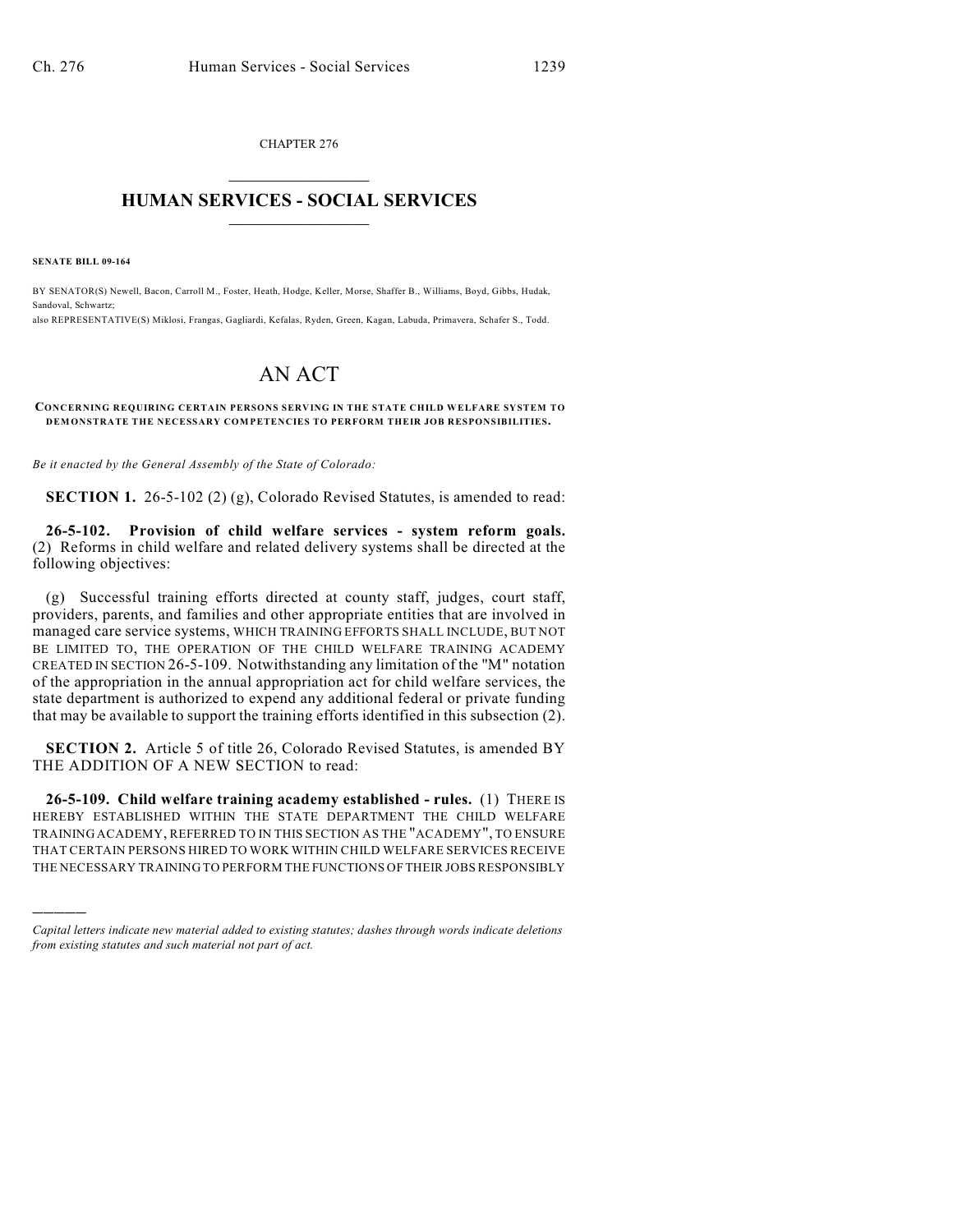AND EFFECTIVELY. THE STATE DEPARTMENT SHALL ADMINISTER THE ACADEMY IN ACCORDANCE WITH RULES PROMULGATED BY THE STATE DEPARTMENT PURSUANT TO SUBSECTION (2) OF THIS SECTION.

(2) ON OR BEFORE SEPTEMBER 15, 2009, THE STATE DEPARTMENT SHALL PROMULGATE RULES FOR THE ADMINISTRATION OF THE ACADEMY. THE RULES SHALL INCLUDE:

(a) IDENTIFICATION OF SPECIFIC JOB TITLES WITHIN CHILD WELFARE SERVICES THAT SHALL BE REQUIRED TO ATTAIN CERTIFICATION FROM THE ACADEMY AS A MANDATORY CONDITION OF EMPLOYMENT;

(b) IDENTIFICATION OF SPECIFIC JOB TITLES WITHIN CHILD WELFARE SERVICES THAT SHALL BE REQUIRED TO COMPLETE ONGOING OR OCCASIONAL TRAINING FROM THE ACADEMY AS A MANDATORY CONDITION OF EMPLOYMENT;

(c) ESTABLISHMENT OF MINIMUM STANDARDS OF COMPETENCE THAT A PERSON SHALL BE REQUIRED TO DEMONSTRATE PRIOR TO RECEIVING CERTIFICATION FROM THE ACADEMY, WHICH STANDARDS OFCOMPETENCE SHALL INCLUDE, BUT NEED NOT BE LIMITED TO, A DEMONSTRATED ABILITY TO PERFORM THE DUTIES DESCRIBED IN SECTION 19-3-313.5 (2), C.R.S.;

(d) IDENTIFICATION OF MEANS BY WHICH A PERSON MAY DEMONSTRATE THE MINIMUM STANDARDS ESTABLISHED PURSUANT TO PARAGRAPH (c) OF THIS SUBSECTION (2); AND

(e) ESTABLISHMENT OF ALTERNATIVE METHODS FOR ATTAINING CERTIFICATION FROM THE ACADEMY FOR PERSONS WHO HAVE ALREADY SUCCESSFULLY COMPLETED COMPARABLE CHILD WELFARE TRAINING, INCLUDING A DESCRIPTION OF CHILD WELFARE TRAINING THAT SHALL BE DEEMED TO BE COMPARABLE TO THE TRAINING OFFERED BY THE ACADEMY.

**SECTION 3. Effective date.** (1) This act shall take effect upon passage; except that this act shall not take effect unless:

(a) The general appropriations bill is enacted at the 2009 regular session of the General Assembly and becomes law; and

(b) The general appropriations bill enacted at the 2009 regular session of the General Assembly includes an increase in the appropriation to the department of human services, division of child welfare, for training, for the fiscal year beginning July 1, 2009, which increase is for an amount not less than eight hundred eighty thousand seven hundred eighteen dollars (\$880,718), including four hundred ninety-six thousand three hundred twenty-five dollars (\$496,325) of general fund moneys and three hundred eighty-four thousand three hundred ninety-three dollars (\$384,393) of moneys from federal sources, and 3.0 FTE.